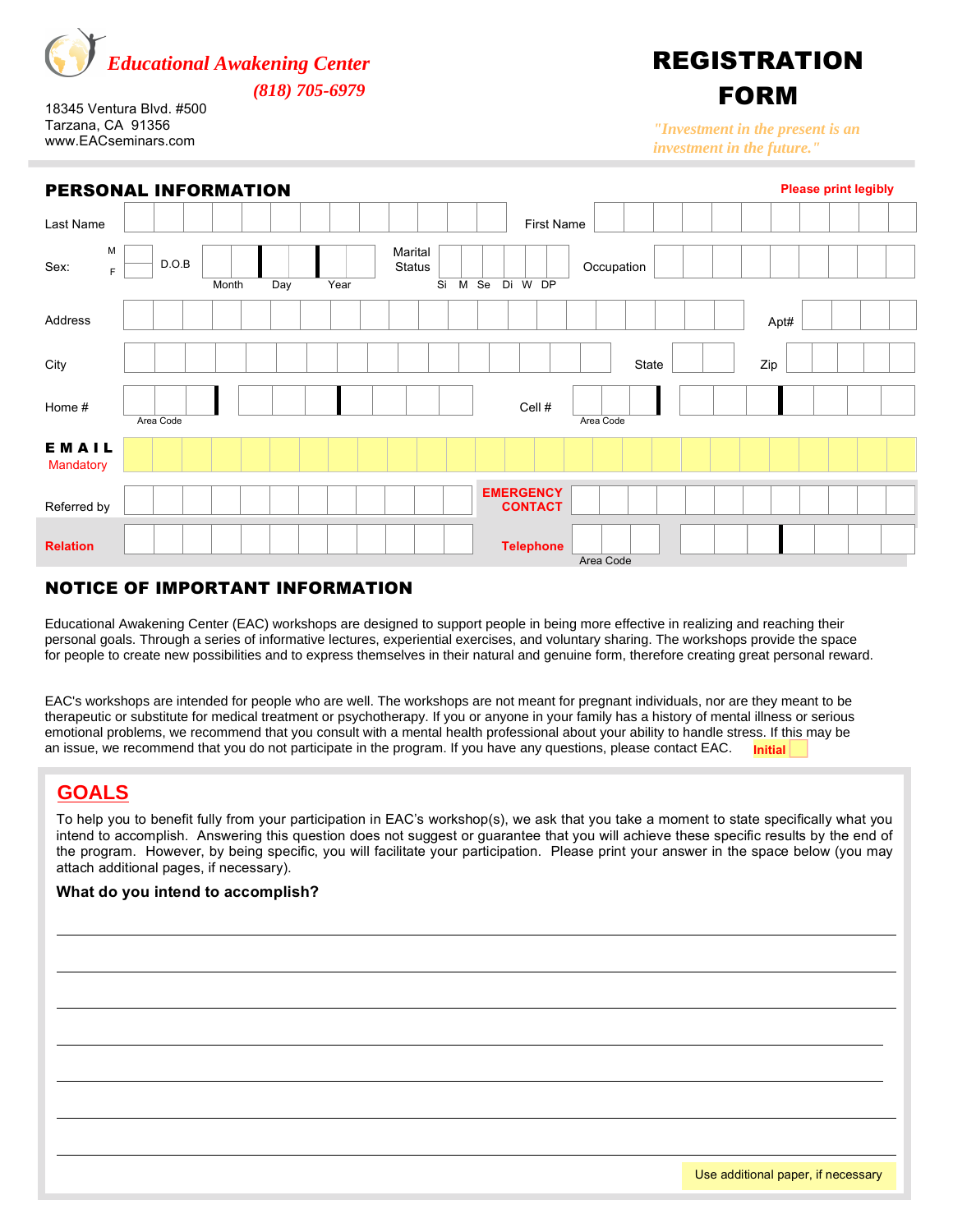| $\overline{\phantom{a}}$<br>$\sim$ |  |  |  |  |  |  |            |  |  |  |  |     |    |     |      |  |
|------------------------------------|--|--|--|--|--|--|------------|--|--|--|--|-----|----|-----|------|--|
| Applicant's<br>Last Name           |  |  |  |  |  |  | First Name |  |  |  |  | DOB |    |     |      |  |
|                                    |  |  |  |  |  |  |            |  |  |  |  |     | Mo | Day | Year |  |

#### WORKSHOP OF INTEREST (please check the workshop or seminar of interest)

| <b>CLASS</b>                                                                                       | <b>COST</b>                      |                                      | <b>PRE-REGISTRATION RATE</b>                                                                                                                                     | <b>POLICY</b>                     | (Read Thoroughly and Initial)                                                                                                                                                                                                                                                                                                                                                                                                                                                                                                                                                                                                                                                                                                                                                                                                                                                                                                                                                                                                                                                                                                                                                                                                                                                                                                                                                                                                                                                                                                                                                                                                                                                                                                                                               |
|----------------------------------------------------------------------------------------------------|----------------------------------|--------------------------------------|------------------------------------------------------------------------------------------------------------------------------------------------------------------|-----------------------------------|-----------------------------------------------------------------------------------------------------------------------------------------------------------------------------------------------------------------------------------------------------------------------------------------------------------------------------------------------------------------------------------------------------------------------------------------------------------------------------------------------------------------------------------------------------------------------------------------------------------------------------------------------------------------------------------------------------------------------------------------------------------------------------------------------------------------------------------------------------------------------------------------------------------------------------------------------------------------------------------------------------------------------------------------------------------------------------------------------------------------------------------------------------------------------------------------------------------------------------------------------------------------------------------------------------------------------------------------------------------------------------------------------------------------------------------------------------------------------------------------------------------------------------------------------------------------------------------------------------------------------------------------------------------------------------------------------------------------------------------------------------------------------------|
| <b>DISCOVERY</b><br><b>QUANTUM</b><br><b>MASTERY</b><br><b>TEEANGE GROUP</b><br><b>INNER CHILD</b> | \$745<br>\$745<br>\$495<br>\$745 | *\$645<br>*\$645<br>*\$445<br>*\$645 | * If paid in FULL in<br>one installment and<br>submitted along with all<br>completed forms. Offer<br>not valid for registration on<br>the first day of workshop. | workshop.<br>1 <sub>1</sub><br>2. | • A non-refundable deposit of \$300.00 is required to reserve your place in this<br>• In case of cancellation, a written request MUST be received at least 30 days prior to<br>the workshop start date, at which time \$300 of fees paid are non-refundable.<br>• If you register with less than 30 days before the start of the seminar, you fully<br>understand you are waiving your right to cancellation and that you are limited to the<br>options listed below.<br>• If written request for cancellation is received less than 30 days prior to the workshop<br>start date the following options apply, otherwise all fees paid are non-refundable.<br>Upon receipt of written request for postponement, received no less than<br>48 hours prior to the workshop start date, 1st \$100 of fees paid is non-<br>refundable and the remaining balance is transferable as a credit to be<br>applied to the full cost $(\$745)$ of the next scheduled workshop of the same<br>name; OR<br>Upon receipt of written request for transfer of fees to another individual,<br>received no less than 48 hours prior to the workshop start date, 1st \$100<br>of fees paid is non-refundable and the remaining balance is transferable<br>as a credit to be applied to the full cost (\$745) for the named individual for<br>the current workshop only.<br>• All fees paid are non-refundable upon start of the workshop.<br>• Effective April 1, 2014, in case of a "no show," a credit for the amount paid less the<br>non-refundable deposit, may be applied to the full cost (\$745) of the next scheduled<br>workshop of the same name only. This credit will be held in participants name and<br>is non-transferable.<br>Initial<br>• Workshop location subject to change. |
| <b>TRANSFORMATION</b><br>S.E.L.P.<br>(Self Expression &<br>Leadership Program)                     | \$2,195<br>\$1,495               | **\$1,995<br>N/A                     | ** If paid in FULL in<br>one installment along with all<br>completed forms within<br>specified time frame.<br>N/A                                                | 1 <sub>1</sub>                    | • If deemed necessary, enrollment into Transformation workshop or SELP will be<br>based upon personal interview.<br>• A non-refundable deposit of \$500.00 is required to reserve your space in either<br>the Transformation Workshop or SELP.<br>• If you register with less than 30 days before the start of the workshop, you fully<br>understand you are waiving your right to cancellation.<br>• In case of cancellation, a written request MUST be received at least 30 days prior to<br>the workshop start date, at which time \$500 of fees paid are non-refundable.<br>• If written request for cancellation is received less than 30 days prior to the workshop<br>start date the following options apply, otherwise all fees paid are non-refundable.<br>Upon receipt of written request for postponement received no less than 48<br>hours prior to the workshop start date, 1st \$500 of fees paid is non-refundable<br>and a credit for the remaining balance is transferable and may be applied to                                                                                                                                                                                                                                                                                                                                                                                                                                                                                                                                                                                                                                                                                                                                                           |
| <b>DATE OF WORKSHOP:</b>                                                                           |                                  |                                      |                                                                                                                                                                  | 2.                                | the full cost (\$2195) for the next scheduled Transformation Workshop only or<br>(\$1495) for SELP; OR<br>Upon receipt of written request for transfer of fees to another individual<br>received no less than 48 hours prior to the workshop start date, 1st \$500 of<br>fees paid is non-refundable and a credit for the remaining balance is<br>transferable to another individual and may be applied to the full cost (\$2195)<br>for the named individual for the current Transformation Workshop or (\$1495)<br>for the current SELP only.<br>• All fees paid are non-refundable upon start of the workshop.<br><b>Initial</b><br>• Workshop location subject to change<br>Visit www.EACseminars.com for a list of other workshops                                                                                                                                                                                                                                                                                                                                                                                                                                                                                                                                                                                                                                                                                                                                                                                                                                                                                                                                                                                                                                     |

#### PAYMENT AUTHORIZATION

| Cash                                  |                  | DO NOT send cash by mail |            | \$                                                                                                                                                       | Received by                                                                    |      |                            |         |        |              |                |  |  |  |  |  |
|---------------------------------------|------------------|--------------------------|------------|----------------------------------------------------------------------------------------------------------------------------------------------------------|--------------------------------------------------------------------------------|------|----------------------------|---------|--------|--------------|----------------|--|--|--|--|--|
| Check*                                | Check#           |                          |            | \$                                                                                                                                                       | DL#                                                                            |      | <b>State</b>               |         |        |              |                |  |  |  |  |  |
|                                       |                  |                          |            |                                                                                                                                                          | * RETURN CHECKS SUBJECT TO \$45.00 FEE. PRICE SUBJECT TO CHANGE WITHOUT NOTICE |      |                            |         |        |              |                |  |  |  |  |  |
| Credit Card                           | Cardholders Name |                          |            |                                                                                                                                                          |                                                                                |      |                            |         |        | 3 Digit Code |                |  |  |  |  |  |
|                                       | MC.              | Visa                     | <b>Dis</b> | \$                                                                                                                                                       | cc#                                                                            |      | Exp Date                   |         |        |              |                |  |  |  |  |  |
|                                       |                  |                          |            | Auth#                                                                                                                                                    |                                                                                |      |                            |         |        |              |                |  |  |  |  |  |
|                                       | Address          |                          |            |                                                                                                                                                          | City                                                                           |      | Zip                        |         |        |              |                |  |  |  |  |  |
|                                       |                  |                          |            | I, the undersigned, have thoroughly read and understand ALL "POLICY"                                                                                     |                                                                                |      |                            |         |        |              |                |  |  |  |  |  |
|                                       |                  |                          |            | information pertaining to the workshop of interest. I authorize Educational                                                                              |                                                                                |      | <b>FOR OFFICE USE ONLY</b> |         |        |              | <b>Balance</b> |  |  |  |  |  |
| released to any unauthorized persons. |                  |                          |            | Awakening Center (EAC) to charge my credit card for the specific charges.<br>This authorization is to be held for EAC's information only and will not be | Date                                                                           | Cash | Check#                     | ccAuth# | Amount | Rcd By       | \$             |  |  |  |  |  |
| Card Holder's<br>Signature: X         |                  |                          |            | Date                                                                                                                                                     |                                                                                |      |                            |         |        |              |                |  |  |  |  |  |
|                                       |                  |                          |            |                                                                                                                                                          |                                                                                |      |                            |         |        |              |                |  |  |  |  |  |